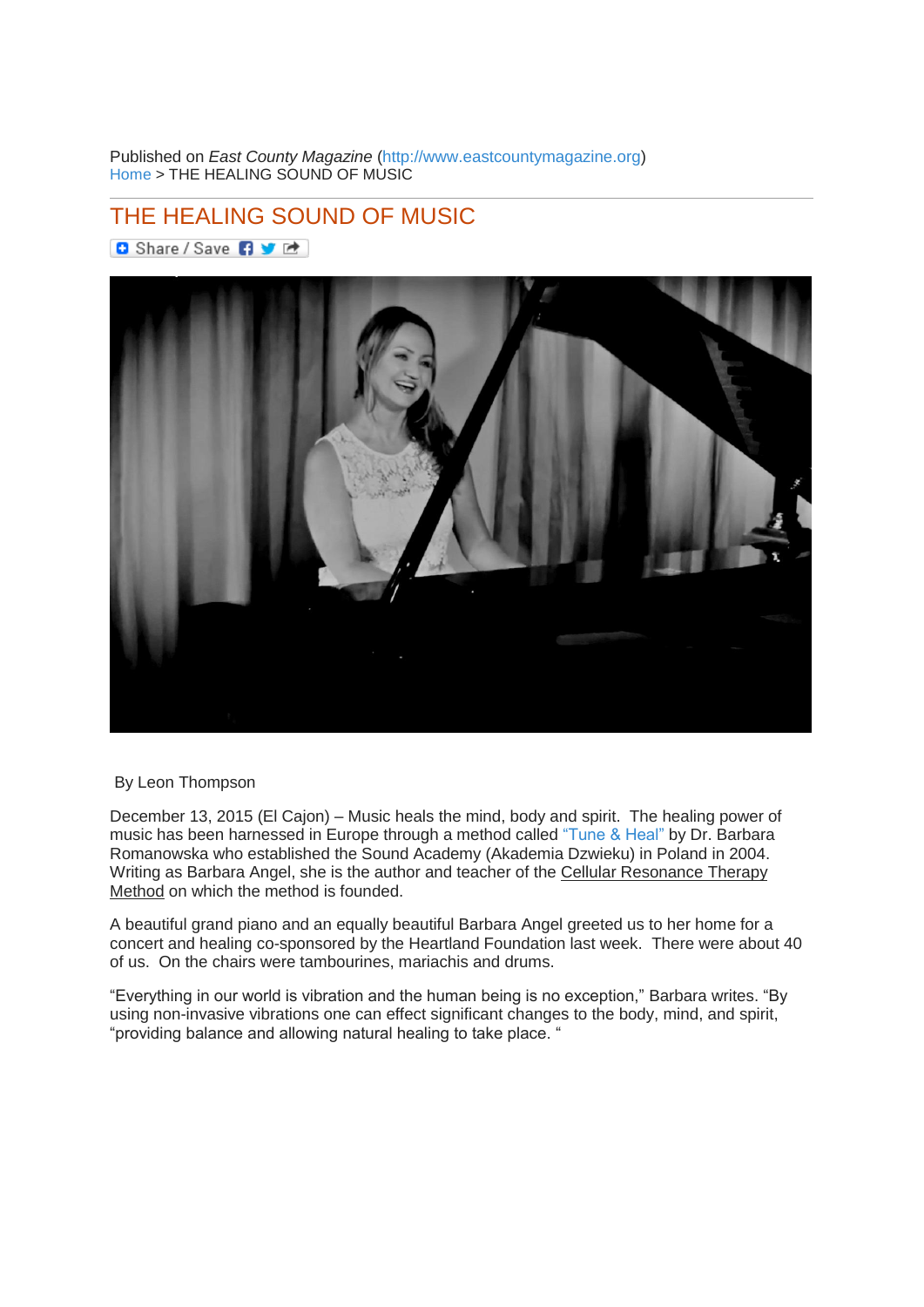

Barbara has a beautiful voice. She plays music in the key of "D" and invites us to keep beat with our percussion instruments. Soon everyone is dancing and making music. The key of "D" is especially beneficial to our bones, joints and skeletal system.